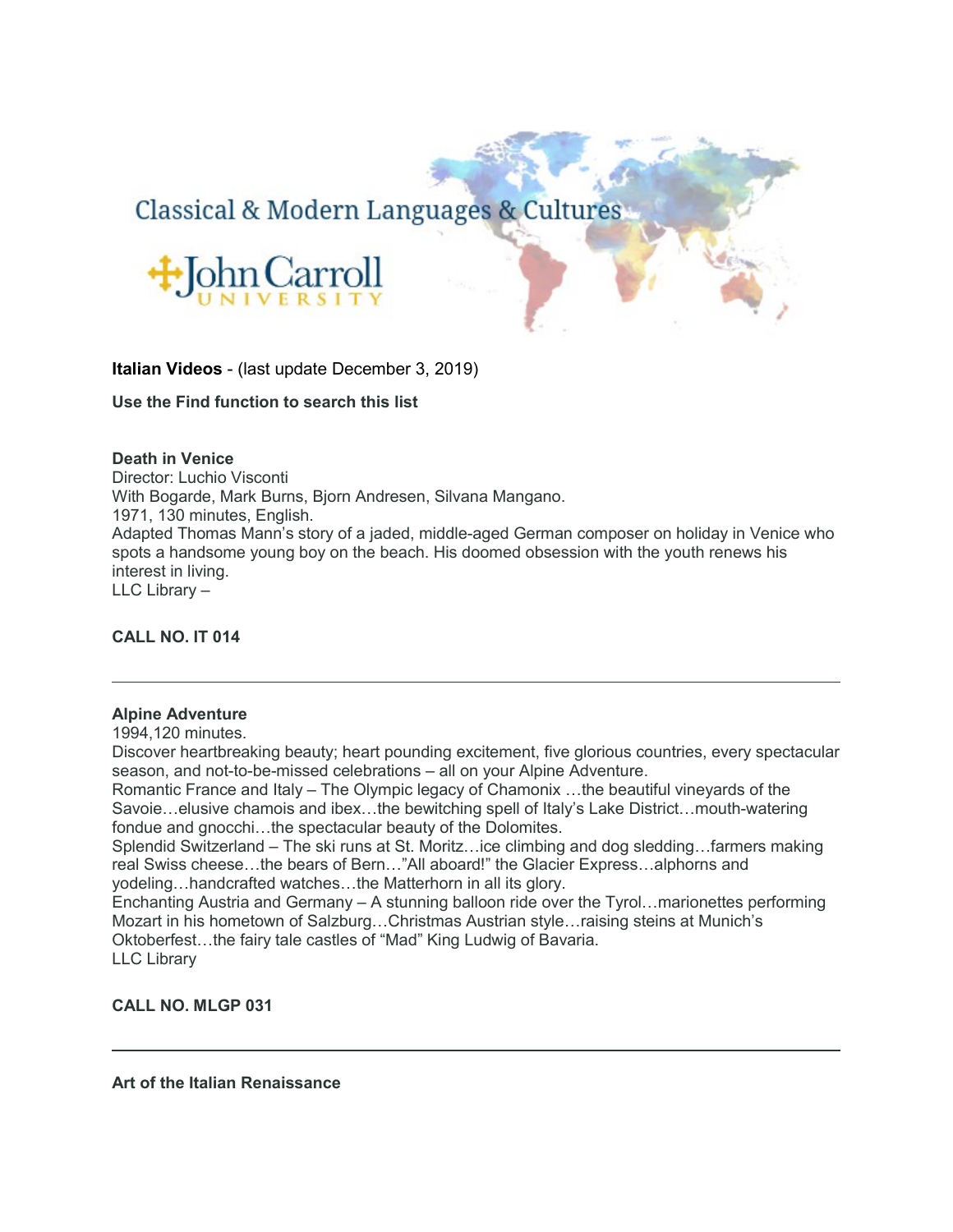1992 Studio Quart, about 30 minutes. Masterpieces of the Hermitage – Museum of St. Petersburg. LLC Library

# **CALL NO. MLGP 011**

#### **Bellissimo: Images of the Italian Cinema**

Director: Gianfranco Mingozzi.

1987, 110 minutes, English subtitles & English narration.

A panoramic view of the Italian cinema, spanning over 40 years, with film clips and interviews with some of the most influential artists of the Italian film industry, including Mastroianni, Fellini, Loren and many others. A must for any foreign film buff. LLC Library

### **CALL NO. IT 009**

#### **Bitter Rice**

Director: Guiseppe de Santis with Silvana Magnano, Vittorio Gassman, Ralf Vallone, Doris Dowling, Lia Corelli. 1949, 96 minutes, Italian with English subtitles. In the dreary rice fields of the Po Valley, a thief on the run meets a hard-working, beautiful girl. Magnano portraits the seductive rice worker who betrays her comrades in order to steal the thief's loot. LLC Library

# **CALL NO. IT 010**

#### **Cavalleria Rusticana**

with notes. Pietro Mascagni. Coro & Orchestra del Teatro alla Scala, Milano. Direttore: Georges Prêtre with Elena Obraztsova, Plácido Domingo, Fedora Barbieri, Renato Bruson, Axelle Gall. A film by Franco Zeffirelli. 1982, 71 minutes, sung in Italian. Story of peasant life in Sicily. LLC Library

# **CALL NO. IT 006**

### **Cinema Paradiso**

Director: Guiseppe Tornatore with Philippe Noiret, Jaques Perrin, Antonella Attili, Pupella Maggio, Salvatore Cascio.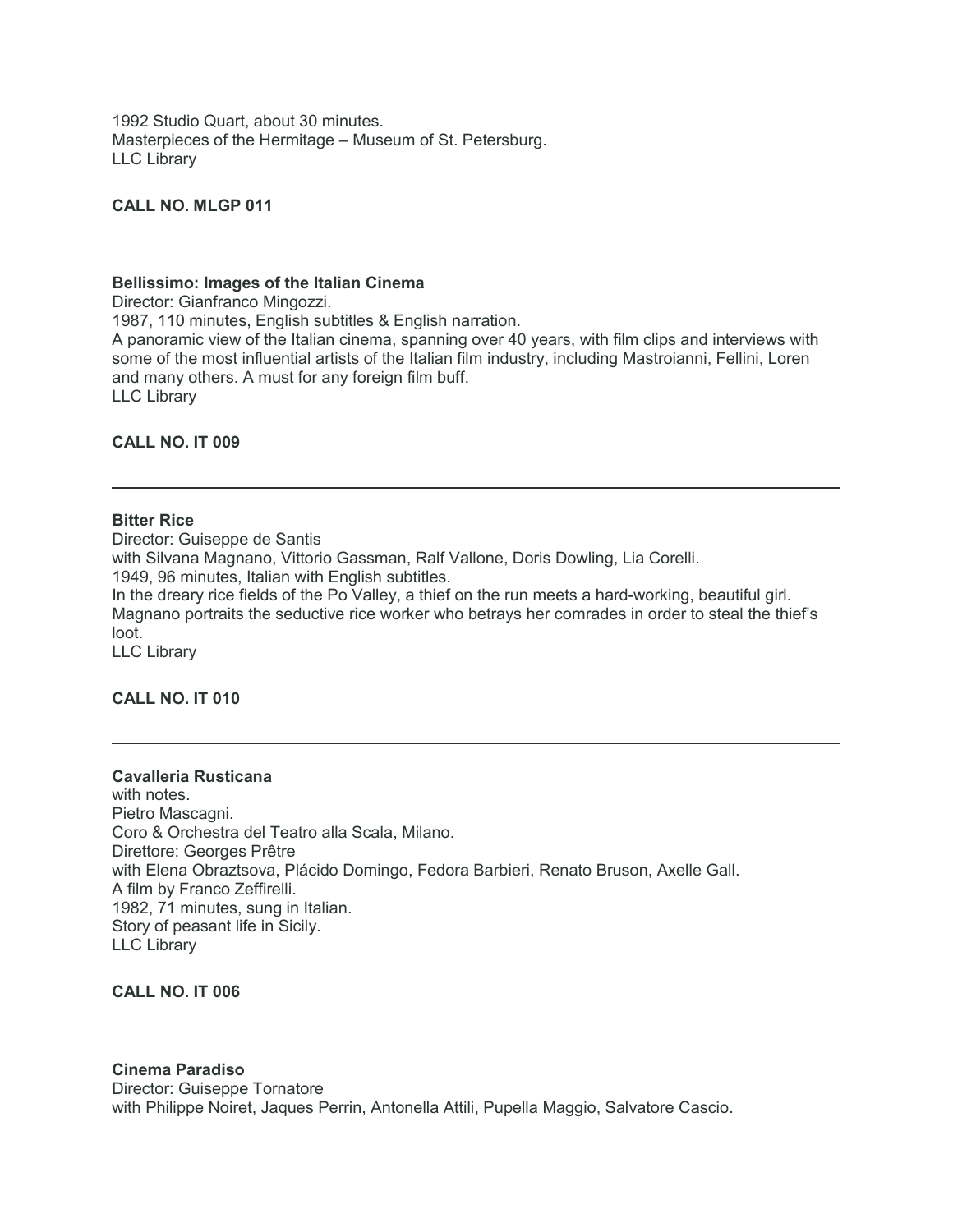1989, 121 minutes, Italian with yellow English subtitles.

A charming, bittersweet tribute to the power of movies. It tells of a young boy in Sicily where he served as an apprentice to the projectionist at his small town's only movie theater. After 30 years of movie making he goes back and makes a secret, beautiful discovery. 3 copies. Copies 2 and 3 are DVD "Cinema Paradiso the New Version", Run Time: 174 minutes LLC Library

# **CALL NO. IT 001**

LLC Library

### **Classical World of Greece and Rome, The** 1992, Studio Quart, about 30 minutes. Masterpieces of the Hermitage – Museum of St Petersburg.

**CALL NO. MLGP 015**

# **Da Vinci, Raphael and the High Italian Renaissance**

1992, Studio Quart, about 30 minutes. Masterpieces of the Hermitage – Museum of St. Petersburg LLC Library

### **CALL NO. MLGP 016**

# **Dante's Inferno**

Director: Peter Greenaway

with John Gielgud, Bob Peck, Joanne Whalley, Laurie Booth, Susan Wooldridge, Susan Crowley. 1993, 8 segments, 11 minutes each, color.

This ambitious program, produced by the award-winning film director Peter Greenaway and internationally-known artist Tom Phillips, brings to life the first eight cantos of Dante's Inferno. Featuring a cast that includes Sir John Gielgud as Virgil, the cantos are not conventionally dramatized. Instead, the feeling of Dante's poem is conveyed through juxtaposed imagery that conjures up a contemporary vision of hell, and its meaning is deciphered by eminent scholars in visual sidebars who interpret Dante's metaphors and symbolism. LLC Library

# **CALL NO. Look in MLAM**

# **Decorative Arts of Italy, France and England** 1992, Studio Quart, about 30 minutes. Masterpieces of the Hermitage – Museum of St. Petersburg.

LLC Library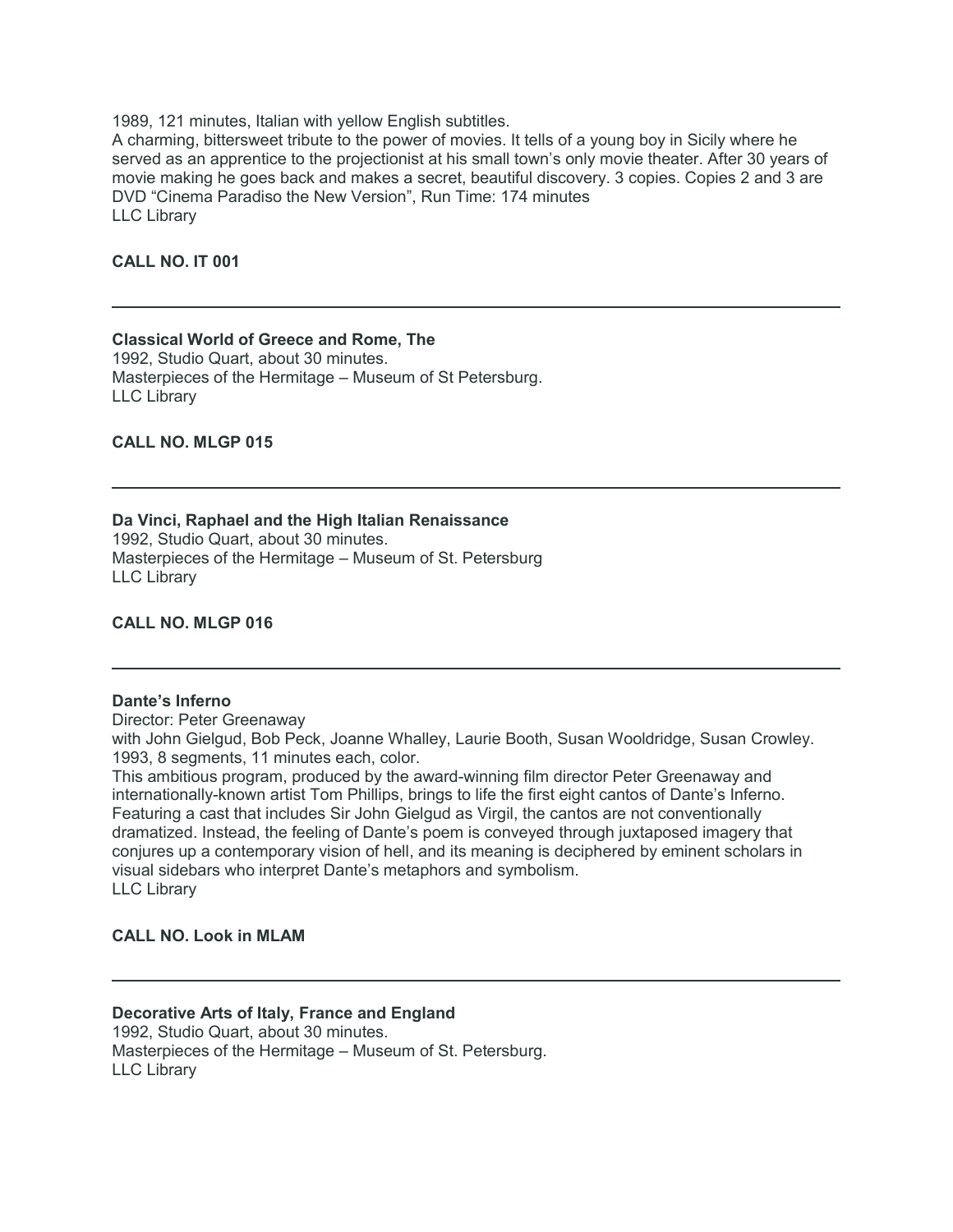# **CALL NO. MLGP 017**

### **Etruscans, The**

– with booklet. 1987, 31 minutes. The mysterious Etruscans produced the first civilization on the Italian Peninsula. Beautiful tomb relics are now revealing the Etruscan story. Enhanced slide show on video. Two parts. LLC Library

# **CALL NO. see Classics**

#### **Gold of Naples, The**

Director: Vittorio de Sica with Sophia Loren, Vittorio de Sica, Toto, Silvana Magnano 1954, 107 minutes, Italian with English subtitles. Four vignettes comprise this famous omnibus film set in the old section of Naples: The Racketeer is about a poor soul bullied by his wife and children. Pizza on Credit portrays the young wife of a pizza baker.

The Gambler deals with a husband of a rich wife who will not give him money to satisfy his gambling urge. Teresa shows a prostitute who is trapped into a marriage with a strange young gentleman. LLC Library

### **CALL NO. IT 011**

### **Gospel According to St. Matthew, The**

Director: Paolo Pasolini. 1964, 135 minutes, B&W, Italian with English subtitles. A totally original film version of the story of Jesus. Pasolini combines non-professional actors, magnificent Italian locales, and a stirring classical score for a moving and surprisingly reverent biographical drama. LLC Library

**CALL NO. IT 007**

#### **History of Roman Civilization, A**

-with booklet. Rome's early days as a republic, the Punic and Gallic Wars, the rise and fall of the empire, and all of the city's leaders are treated. See the Roman contribution to Western Civilization. Live action. Part 1: The Roman Republic 14 minutes. Part 2: The Roman English Empire 14 minutes. Part 3: Along the Roads of Rome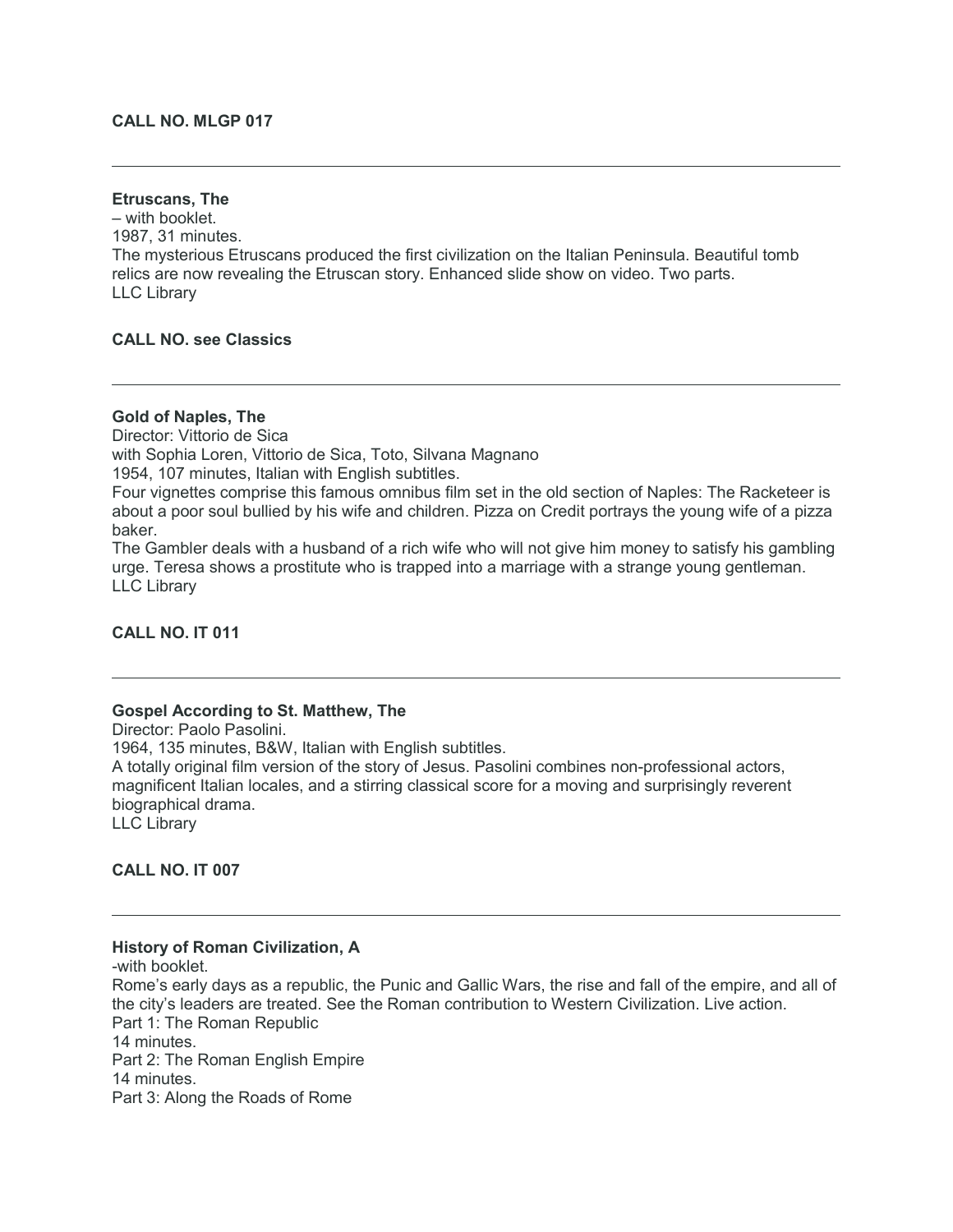10 minutes. LLC Library

### **CALL NO. see Classics**

### **La dolce vita**

Director: Federico Fellini with Marcello Mastroianni, Anouk Aimée, Anita Ekberg, Luise Rainer. 1961, 174 minutes, English, Black & White. A third-rate newspaperman who has made a career out of scandal mongering, ventures into the decadent, so-called "sweet life" of the dissolute denizens of high society in modern Rome. These wealthy, insensitive pleasure-seekers shock the reporter with bizarre, hedonistic activities that he eventually finds himself a part of. In the process he discovers that all of his values are being destroyed, leaving him totally disillusioned. LLC Library

# **CALL NO. IT 018 A/B**

**La vita e bella** see: Life is Beautiful

### **Life is Beautiful**

Director: Roberto Benigni with Roberto Benigni, Nicoletta Braschi, Giorgio Cantanni, Guistino Durano. 1998, 110 minutes, English version. In this extraordinary tale, Guido – a charming but bumbling waiter who's gifted with a colorful imagination and an irresistible sense of humor – has won the heart of the woman he loves and created a beautiful life for his young family, but then, that life is threatened by World War II … and Guido must rely on those very same strengths to save his beloved wife and son from an unthinkable fate!

LLC Library

# **CALL NO. IT 019 (1 copy VHS, 13 copies DVD)**

#### **Mediterraneo**

Director: Gabriele Salvatores

with Diego Abatantuono, Claudio Bigagli, Guiseppe Cederna, Claudio Bisio, and others. 1991, 90 minutes, Italian with yellow English subtitles.

A squadron of misfit Italian soldiers in WW II is charged with securing a tiny Greek island. Once there, the men are forgotten by their superiors and embark on a 3-year vacation, ignoring the war and befriending the island's inhabitants.

LLC Library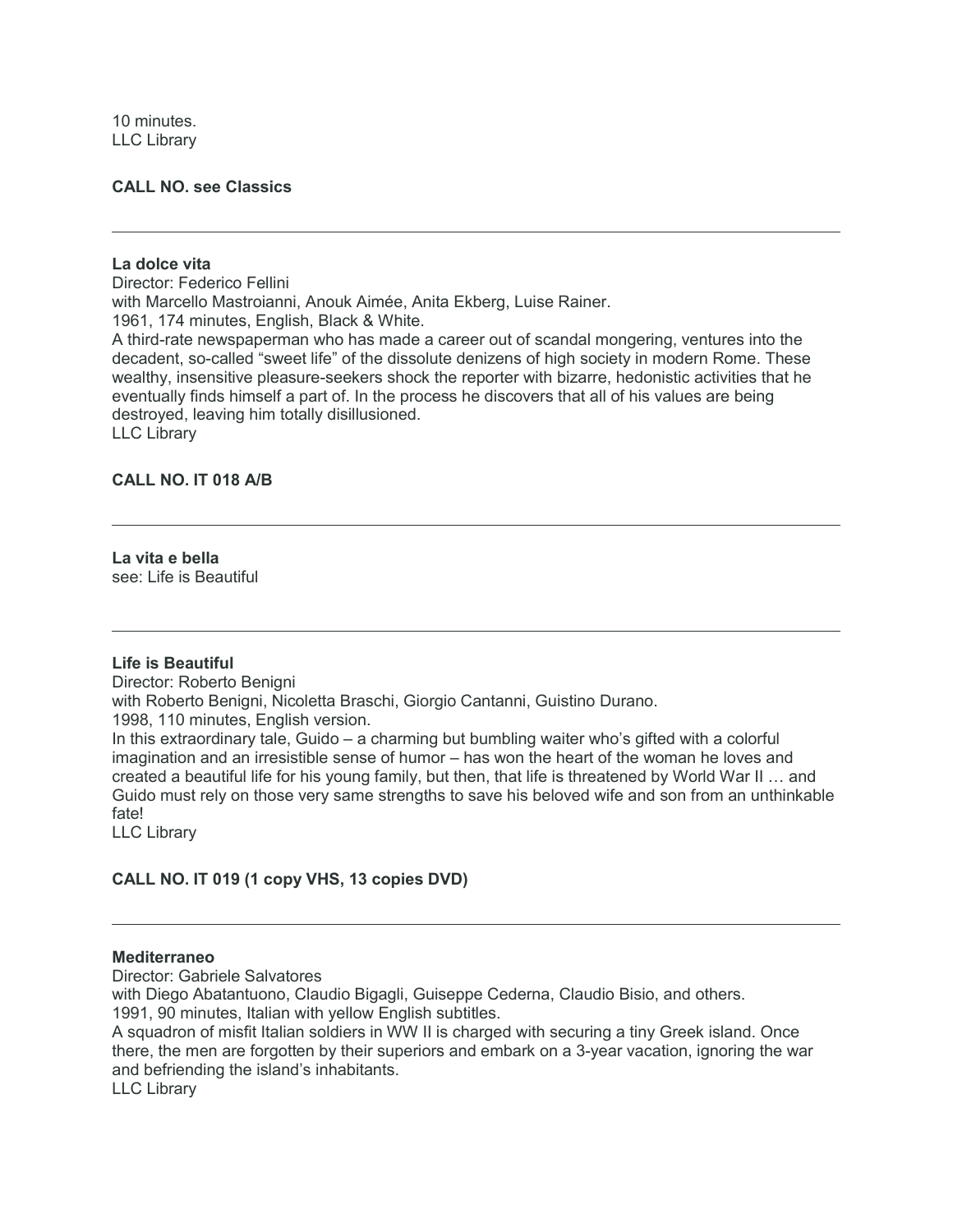### **CALL NO. IT 008**

**New Directions in Technology** Solutions for Language Learning and Teaching Heinle & Heile Publishers LLC Library

# **CALL NO. Look in MLGE**

# **Night of the Shooting Stars, The**

Director: Paolo and Vittorio Taviani with Omero Antonutti, Margarita Lozano, Claudia Bigagli, Massimo Bonetti, Norma Martelli and others.

1983, 107 minutes, Italian with English subtitles.

During the final days of WW II, a small town in Italy finds itself divided by two factions of people – those who seek freedom and those who distrust the Allied liberators, mostly seen through the eyes of a six year-old girl.

LLC Library

**CALL NO. IT 012**

### **Notes for an African Orestes**

Director: Pier Paolo Pasolini. 1970, 75 minutes, B&W. The Greek tale of Orestes inspired this metaphorical film, in which Pasolini – through the lens of mythology – views post-colonial African history. LLC Library

**CALL NO. IT 013**

# **Oedipus Rex**

Director: Pier Paolo Pasolini with Franco Citti, Silvana Mangano, Alida Valli. 1967, 110 minutes, Italian with English subtitles. A dark and riveting retelling of the classic Greek tragedy "Oedipus Rex". Unknown to himself, Oedipus kills his father and marries his mother. When the truth is discovered, he puts out his eyes and Oedipus wanders the streets , a common blind beggar, until his daughter, Antigone, found him. LLC Library

**CALL NO. IT 015**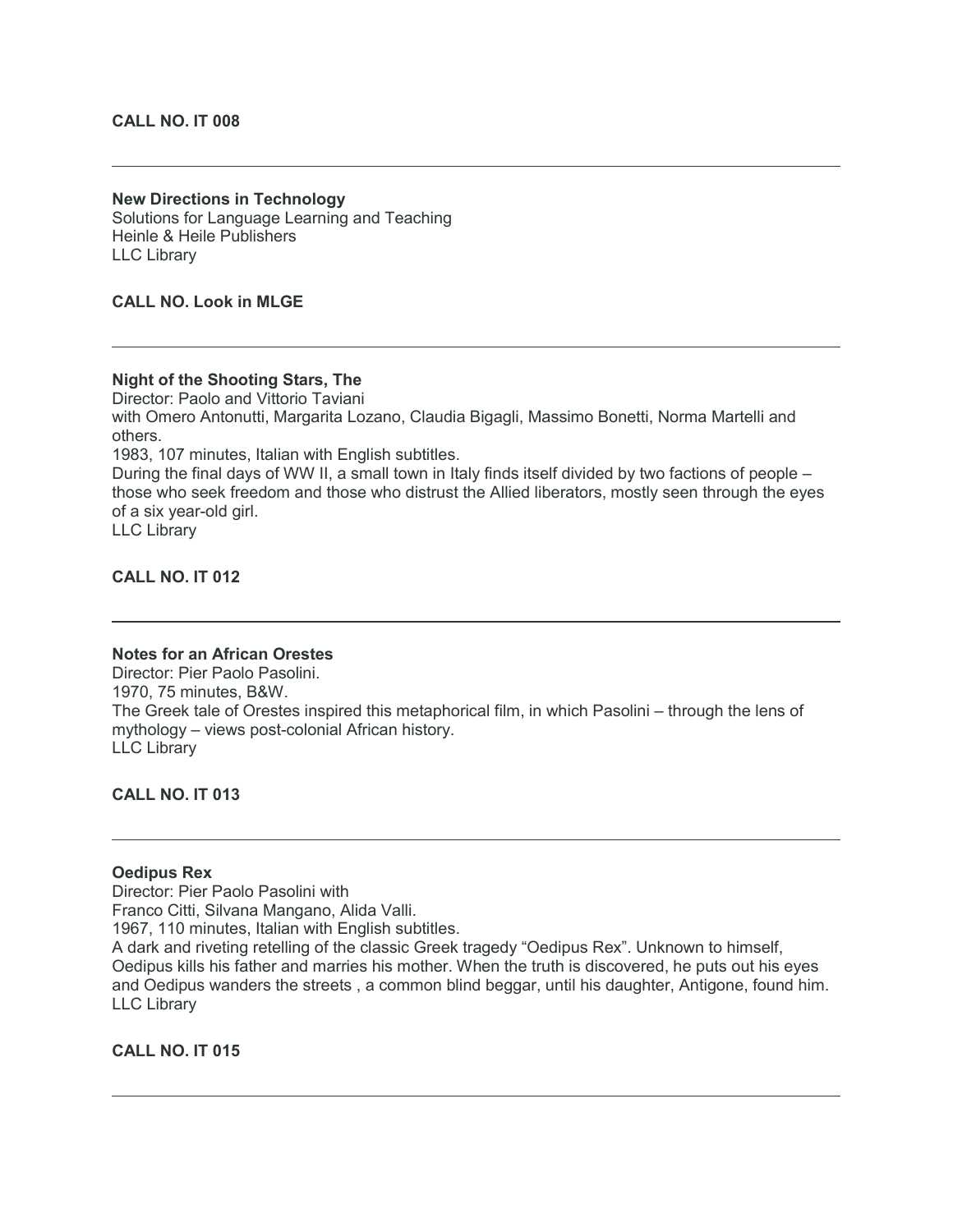# **Pompeii**

with Study Questions in video cover. 1991, 44 minutes. Resurrected from the ashes of Mount Vesuvius, Pompeii is a major source of Roman mosaics, murals, statues, and architecture. This award-winning program covers the burial and rediscovery of the city. Live action. Part 1: Destroyed Part 2: Revealed LLC Library

# **CALL NO. see Classics**

### **Rigoletto**

Wiener Philharmoniker. Conductor: Riccardo Chailly Luciano Pavarotti, Ingvar Wixell, Edita Gruberova, Ferruccio Furlanetto, Victoria Vergara. 1983, 116 minutes, Italian with English subtitles. Filmed on location in Northern Italy, Verdi's tragic telling of a father's obsessive loves takes on reallife dimensions in this version. Pavarotti is the cruel duke and gruberova is Gilda. LLC Library

# **CALL NO. IT 017**

### **Rome: The Eternal City**

1984 55 minutes. The ruins of ancient Rome are just a starting point for a tour of one of the world's great cities. Rome has been an inspiring city for centuries. Live action. LLC Library

## **CALL NO. see Classics**

**Scola Scola** 7 minutes. Creighton University. LLC Library

# **CALL NO. Look in MLGE**

**Trajan's Column**

1989, 50 minutes.

Discusses the political and art history of the monument. The camera pans over the column and illustrates in minute detail the daily social life of Romans and their barbaric opponents; it offers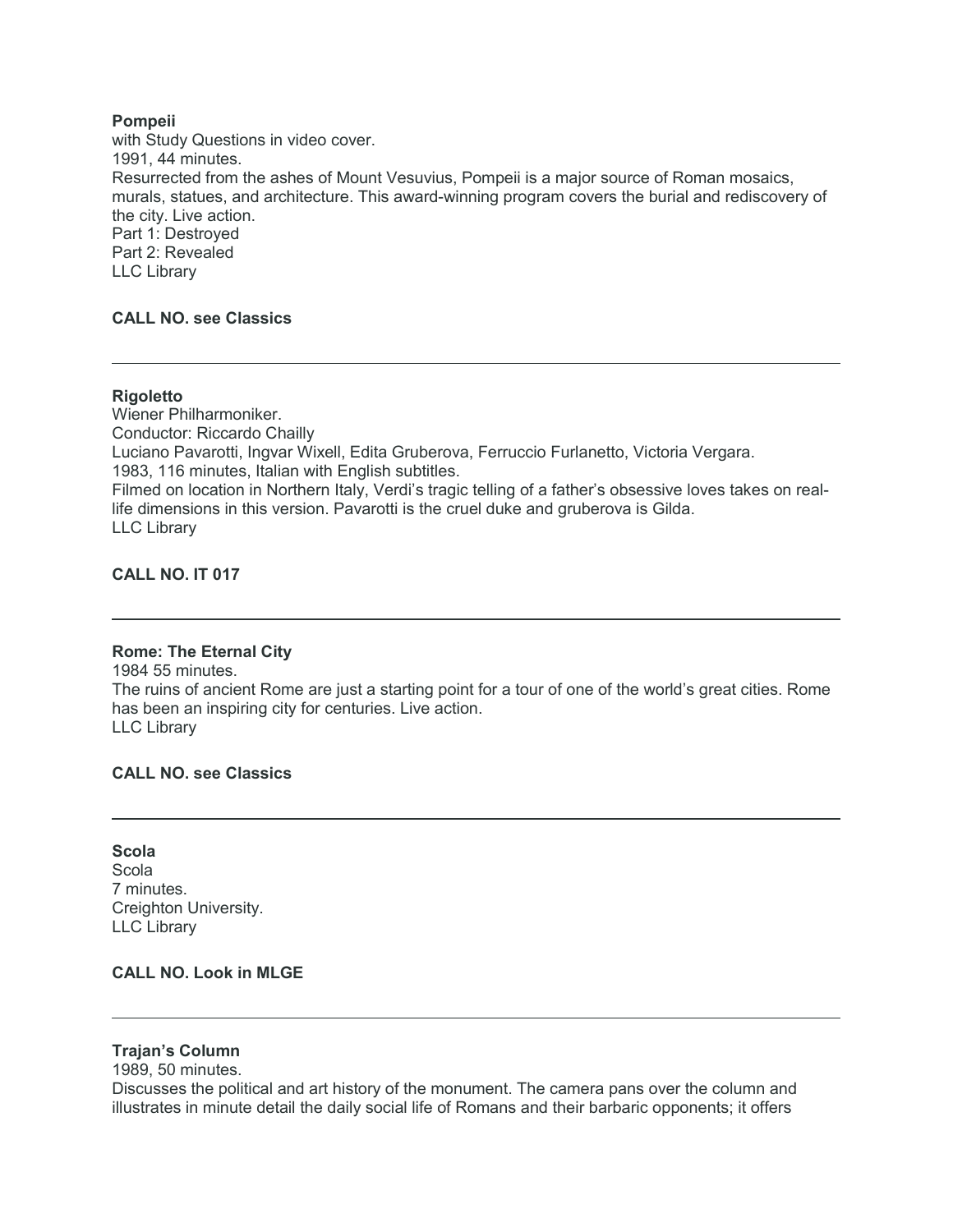unparalleled information about road and bridge building, and gives an irreplaceable insight into Roman military struggles at the borders of the English Empire. JCU Library

# **CALL NO. DG59.D3.T73**

**Galileo CALL NO. IT 020**

## **Dante's Inferno**

This program brings to life the first eight cantos of Dante's Inferno. Featuring a cast that includes Sir John Gielgud as Virgil, the cantos are not conventionally dramatized. Instead, the feeling of Dante's poem is conveyed through juxtaposed imagery that conjures up a contemporary vision of hell, and its meaning is deciphered by eminent scholars in visual sidebars who interpret Dante's metaphors and symbolism.

# **CALL NO. IT 022 VHS and DVD**

### **Italia Contemporanea: Conversations with Native Speakers**

2001 Ceil Lucas

This exciting, authentic video will enhance any Italian class or laboratory program. It consists of interviews with ordinary people speaking Italian – among them a farmer, a mechanic, a neurologist, a journalist, a nurse, and a secretary. Each interview focuses on aspects of everyday life: work, housing, soccer, poetry, the role of women in Italian society, politics, the use of language, and many other lively topics. Natural and unscripted, the interviews showcase a variety of accents, including Roman, Florentine, and Milanese.

Designed for use with students at almost any level, Italia Contemporanea is ideal for improving listening and comprehension skills. The video is accompanied by a workbook that includes complete transcripts of each interview, notes about vocabulary and usage, and questions about the content of the interviews, as well as questions relating to the student's own experience.

# **CALL NO. IT 024**

### **A Special Day (Una Giornata particolare)**

1977. 105 minutes. Dubbed in English

Director: Ettore Scola

Cast: Sophia Loren, Marcello Mastroianni, John Vernon, Françoise Berd, Patrizia Basso, Tiziano De Persio, Maurizio Di Paolantonio, Antonio Garibaldi, Vittorio Guerrieri, Alessandra Mussolini, Nicole Magny

Two of Italy's greatest film stars, Sophia Loren and Marcello Mastroianni, are united in this special film about two special people. The day is May 8, 1939, the day of a huge rally celebrating Hitler's visit to Rome which underscored the infamous alliance between the Nazis and Mussolini's fascist regime. But this serves only as a background to the story on which the film focuses: a somewhat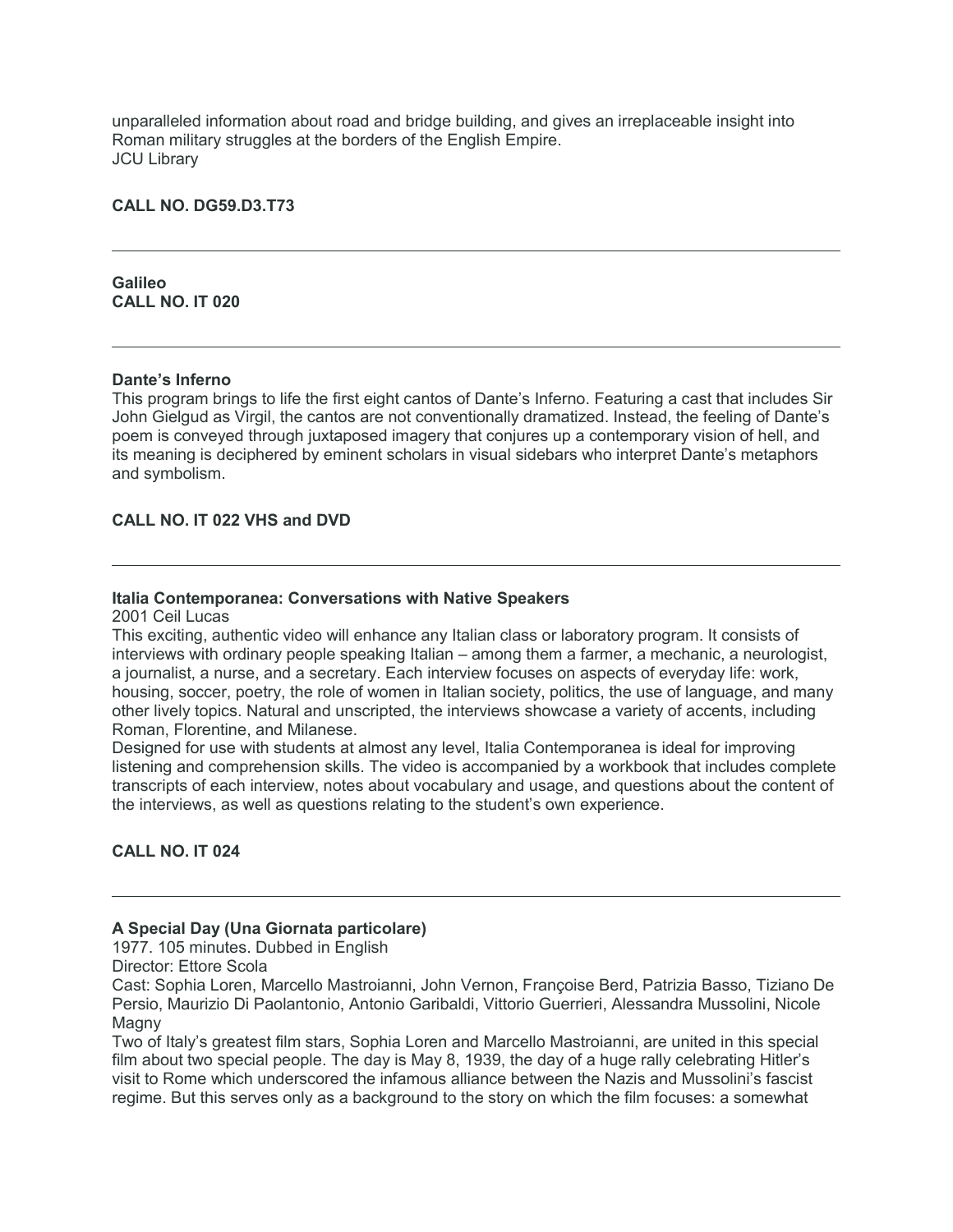different alliance transpiring this same day. In this brief encounter, an intimate drama unfolds between two unlikely people, Antonietta (Sophie Loren), a worn out and weary housewife, and Gabriele (Marcello Mastroianni), a former radio announcer. An accidental meeting brings them together for almost two hours of comic and touching confidences, arguments and self-searching.This beautifully crafted movie features archival footage of Adolf Hitler and Benito Mussolini for an extra sense of realism DVD.

**CALL NO. IT 025**

# **Il Postino (The Postman)**

VHS, 108 minutes Italian with English subtitles

Romantic comedy that delivers heartfelt laughs! Mario is a bumbling mailman who's madly in love with the most beautiful woman in town.. and who's too shy to tell her how he feels. But when a world-famous poet – Pablo Neruda – unexpectedly moves into town, Mario is inspired. With Neruda's help, he finds the right words to win the woman's heart! This unforgettably funny comedy proves that passion.. with some artful deception.. can win the most improbable love!

# **CALL NO. IT 026**

### **Paisan**

1946 run time 115 minutes black and white English and Italian with English subtitles

### Director: Roberto Rossellini

Actors: Carmela Sazio, Robert Van Loon, Benjamin Emanuel, Raymond Campbell, Harold Wagner

A milestone of Italian neo-realism, Paisan consists of six episodes depicting the Resistance struggle and Allied liberation of Italy at the close of World War II. Using a cast of largely non-professional actors, director Roberto Rosellini has created a masterpiece that lingers in the memory. The stories center mostly on small encounters between the Italian people and their liberators: a Sicilian woman is murdered for warning an American patrol of nearby Germans; a drunken GI has his shoes stolen and stumbles upon the children of Naples living in squalor; a girl from Rome, innocent at the time of liberation, becomes a prostitute.

VHS tape

# **CALL NO. IT 027**

### **Divorce Italian Style**

1962 run time: 104 minutes black & white language:Italian with optional English subtitles DVD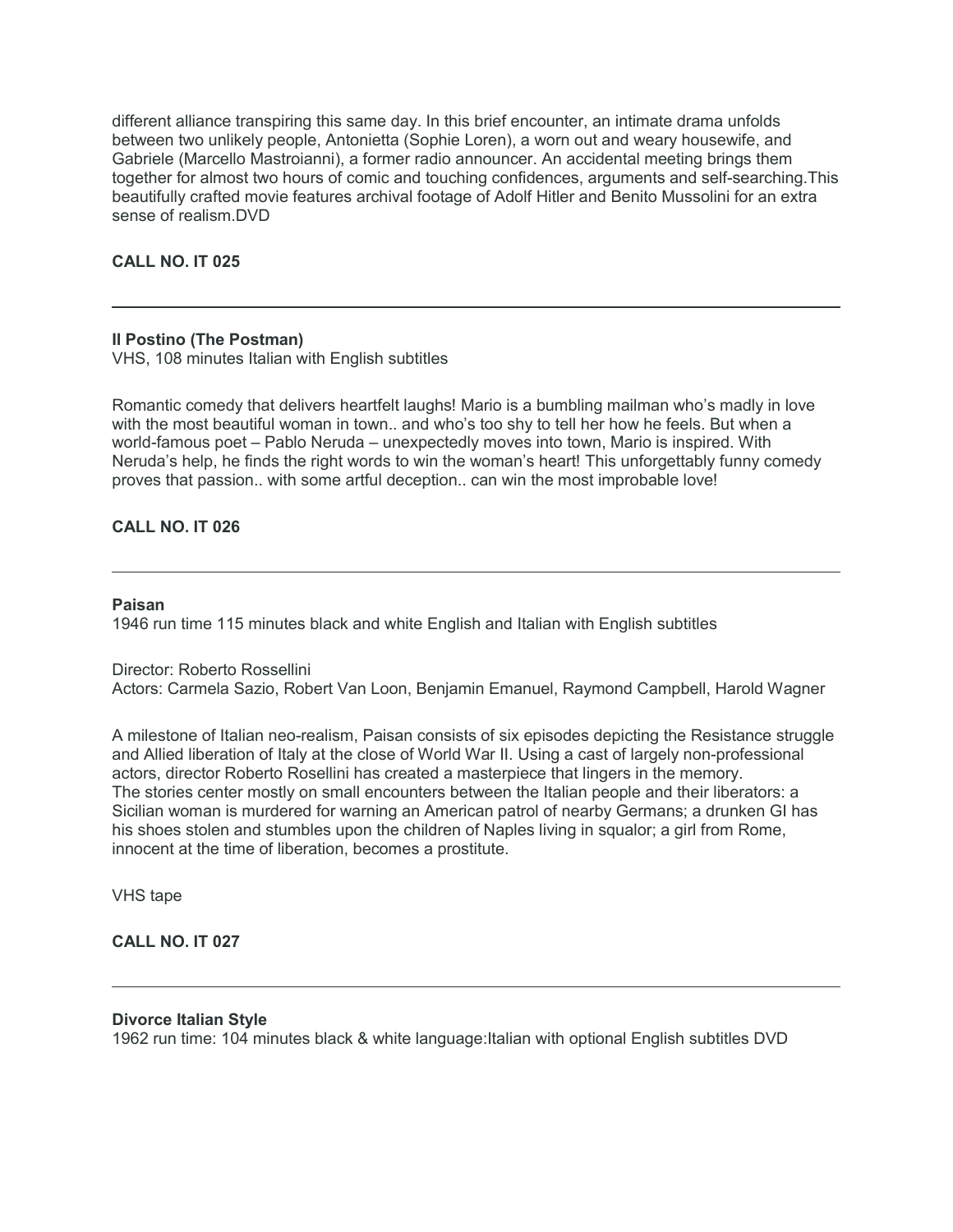Director: Pietro Germi Actors: Marcello Mastroianni, Daniela Rocca, Stefania Sandrelli, Leopoldo Trieste, Odoardo Spadaro

Baron Ferdinando Cefalù (Marcello Mastroianni) longs to marry his nubile cousin Angela, but one obstacle stands in his way: his fatuous and fawning wife, Rosalia. His solution? Since divorce is illegal, he will devise a scenario wherein he can catch his spouse in the arms of another and murder her to save his honor-a lesser offense. Criterion is proud to present director Pietro Germi's hilarious and cutting satire of Italy's hypocritical judicial system and male-dominated culture, winner of the 1962 Academy Award for Best Original Screenplay, in a two-disc DVD edition that also features a documentary on the director, new interviews with the actors and screenwriter, screen-test footage, and more.

# **CALL NO. IT 028**

# **Il Trovatore by Giuseppe Verdi (Opera in four parts)**

1988 Run Time: 132 minutes Italian optional English subtitles

Actors: Eva Marton, Dolora Zajick, Luciano Pavarotti, Sherrill Milnes, Jeffrey Wells

conducted by James Levine at the Metropolitan Opera

**CALL NO. IT 029**

# **Christ Stopped at Eboli**

1979 Run Time: 145 minutes Italian optional English subtitles – DVD

Director: Francesco Rosi Actors: Gian Maria Volonté, Paolo Bonacelli, Alain Cuny, Lea Massari, Irene Papas

In CHRIST STOPPED AT EBOLI, director Francesco Rosi's stunning adaptation of Carlo Levi's novel, Gian Maria Volonte (FISTFUL OF DOLLARS; FOR A FEW DOLLARS MORE) stars as Levi, one of many intellectuals exiled by the Fascist government during World War II. Banished to Gagliano, an ancient mountain village in southern Italy, Volonte discovers the stark beauty of the landscape as well as the resilience of the peasants, who have lived there for generations.

The legendary Irene Papas (ERENDIRA; Z; CAPTAIN CORELLI'S MANDOLIN) costars as the earthy Giulia, a housekeeper who teaches the sophisticated writer about the dignity of people who live close to the land.

Francesco Rosi (THREE BROTHERS; SALVATORE GIULIANO) offers an authentic but moving story against a historical backdrop, stunningly photographed in rich detail.

# **CALL NO. IT 030**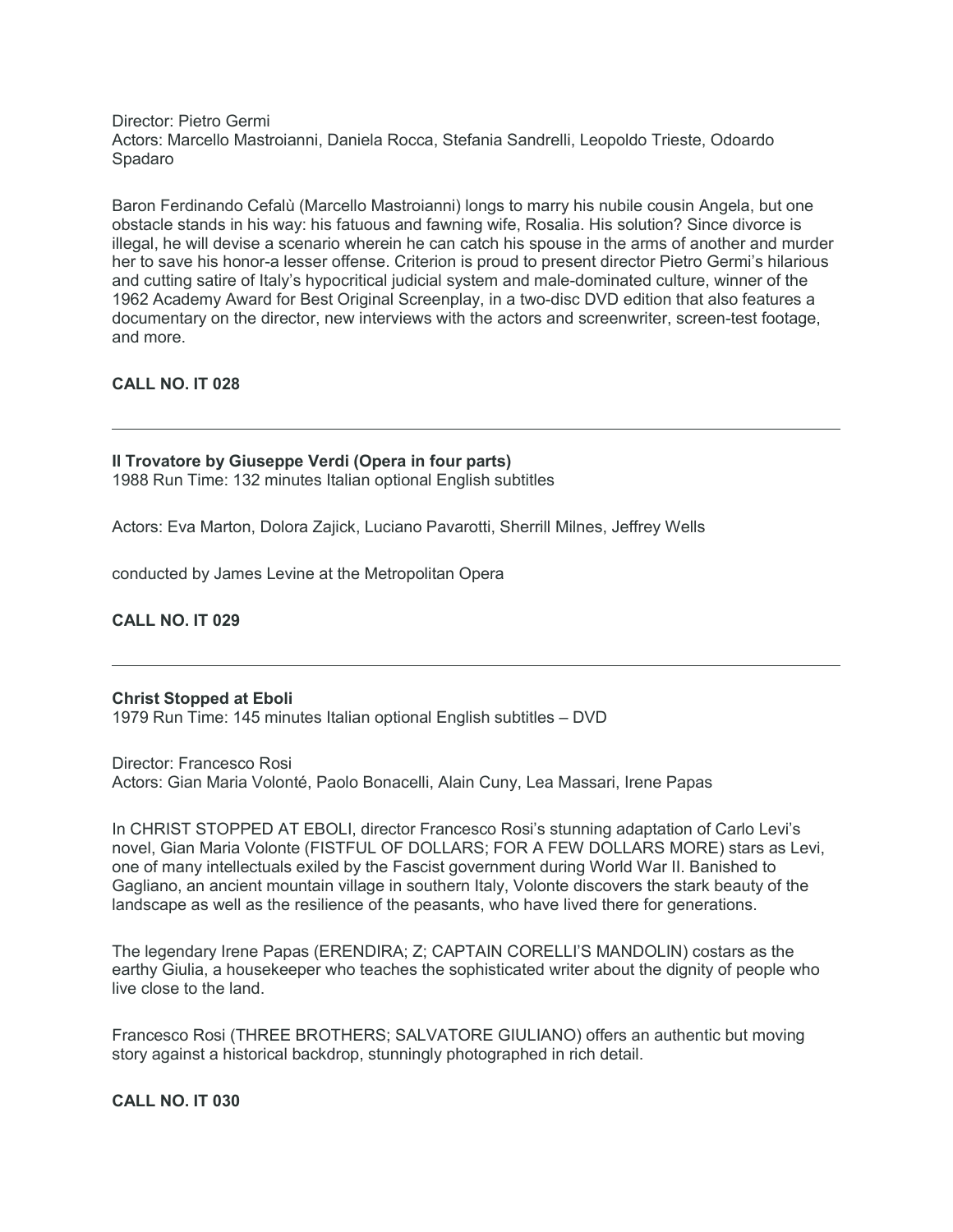### **The Garden of the Finzi-Continis**

1971 Run Time: 94 minutes Italian with English subtitles DVDDirector: Vittorio De Sica Actors: Dominique Sanda, Lino Capolicchio, Helmut Berger, Fabio Testi, Romolo ValliAmid the ravages of WWII, the Finzi-Continis, a cultured Jewish family, languish in aristocratic splendor on their Eden-like estate in Ferrara, Italy. As the political atmosphere becomes increasingly hostile to its Jewish citizens, the handsome and carefree Finzi-Contini children Micol (Dominique Sanda) and Alberto (Helmut Berger) turn their well-appointed home into a refuge for their young friends. In an atmosphere of emotional instability, they play out a series of heartbreaking romantic rituals which spiral into tragedy as Fascism gradually descends upon their world.

# **CALL NO. IT 031**

# **Io, Don Giovanni ( I, Don Giovanni )**

2009 Run Time: 122 minutes Language: Italian Subtitles: English DVD – Region 2 PAL format disk – use special DVD player

Actors: Franco Interlenghi, Lorenzo Balducci, Lino Guanciale, Emilia Verginelli, Tobias Moretti Director: Carlos Saura

**CALL NO. IT 032**

# **The Leopard**

(Il Gattopardo)

1963; Run Time: 185 minutes; Language: Italian; Subtitles: English; DVD

Director: Luchino Visconti Actors: Burt Lancaster, Claudia Cardinale, Alain Delon, Paolo Stoppa, Rina Morelli

Special Editon three-disc set

disk one – original, disk two – supplements, disk three – "The American version"

The Leopard is an epic on the grandest possible scale. The film recreates, with nostalgia, drama, and opulence, the tumultuous years of Italy's *Risorgimento* – when the aristocracy lost its grip and the middle classes rose and formed a unified, democratic Italy. Burt Lancaster stars as the aging prince watching his culture and fortune wane in the face of a new generation, represented by his upstart nephew (Alain Delon) and his beautiful fiancée (Claudia Cardinale). Awarded the Palme d'Or at the 1963 Cannes Film Festival, *The Leopard* translates Giuseppe Tomasi di Lampedusa's novel, and the history it recounts, into a truly cinematic masterpiece. The film is presented in two distinct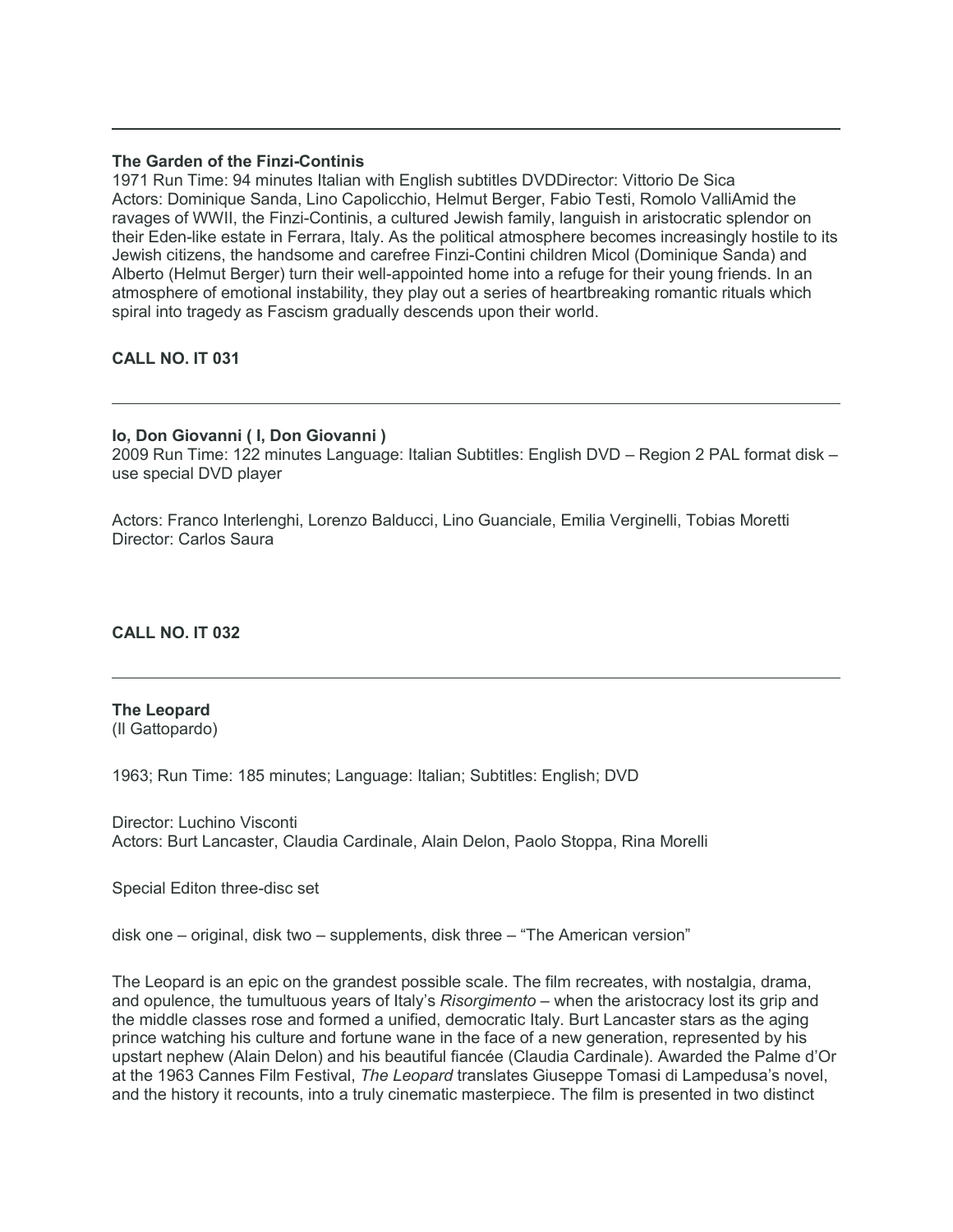versions: Visconti's original Italian version, and the alternate English-language version released in America in a newly restored special edition. **CALL NO. IT 033**

#### **Kaos**

Run Time: 188 minutes; Language: Italian; Subtitles: English; DVD 3 copies

Directors: Vittorio Taviani and Paolo Taviani Actors: Claudio Bigagli, Massimo Bonetti, Enrica Maria Modugno, Franco Franchi, Ciccio Ingrassia

Magic, drama, misery and hope are given life in five tales adapted from Luigi Pirandello's *Novelle per un anno* ("The Other Son," "Moonsickness," "The Jar," "Requiem" and "The Crow of Mizzaro"). With a strong, poetic vision of Sicilian life, the Tavianis imbue this epic masterpiece with a serene, sympathetic revelation of mankind that transcends the boundaries of time. **CALL NO. IT 034**

**The Great Beauty** 2013; Run Time: 142 minutes; Language: Italian; Subtitles: English; DVD 2 disc set

Director: Paolo Sorrentino Actors: Toni Servillo, Carlo Verdone, Sabrina Ferilli

For decades, journalist Jep Gambardella has charmed and seduced his way through the glittering nightlife of Rome. Since the legendary success of his only novel, he has been a permanent fixture in the city's literary and elite social circles. But on his sixty-fifth birthday, Jep unexpectedly finds himself taking stock of his life, turning his cutting wit on himself and his contemporaries, and looking past the lavish nightclubs, parties, and cafes to find Rome itself, in all its monumental glory: a timeless landscape of absurd, exquisite beauty. Featuring sensuous cinematography, a lush score, and an award-winning central performance by the great Toni Servillo, this transporting experience by the brilliant Italian director Paolo Sorrentino is a breathtaking, Felliniesque tale of decadence and lost love.

# **CALL NO. IT 035**

### **Big Deal on Madonna Street**

2001, Run time: 106 minutes, Language: Italian; Subtitles: English; DVD

Actors: Vittorio Gassman, Renato Salvatori, Carla Gravina, Claudia Cardinale, Marcello Mastroianni Directors: Mario Monicelli

An all-star cast and jazzy score highlight this charming comedy. A deft satire of classic caper films like RiFiFi. Big Deal on Madonna Street hilariously details the plight of a sad-sack group of bumbling thieves and their desperate attempts to pull off the perfect heist.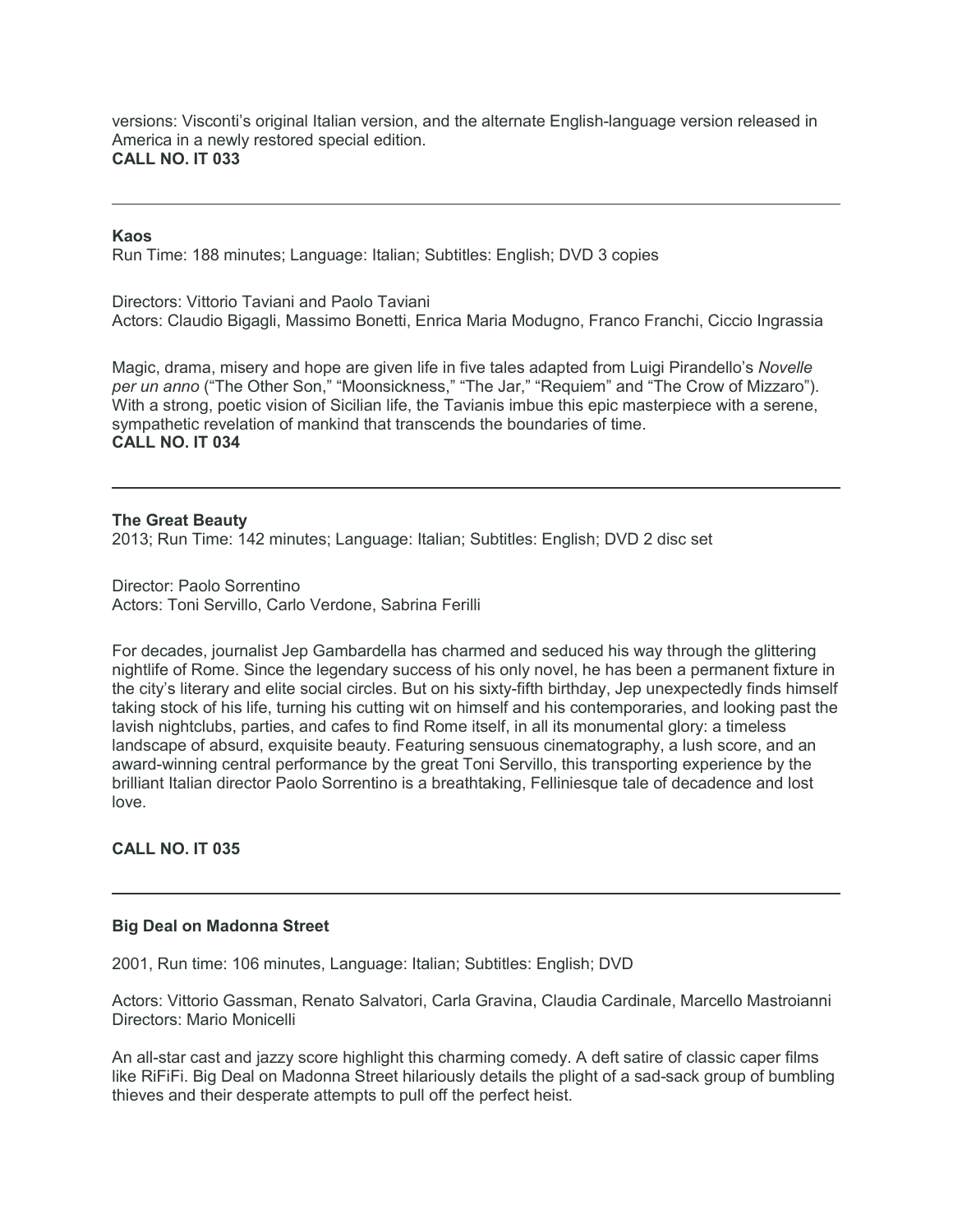# **Caro Diario**

1993, Run time: 100 minutes, Language: Italian; Subtitles: English; DVD

Director: Nanni Moretti

Actors: Nanni Moretti, Giovanna Bozzolo, Sebastiano Nardone, Antonio Petrocelli, Giulio Base, Italo Spinelli, Carlo Mazzacurati, Jennifer Beals, Alexandre Rockwell, Renato Carpentieri, Raffaella Lebboroni, Marco Paolini, Claudia Della Seta, Lorenzo Alessandri, Antonio Neiwiller, Conchita Airoldi, Riccardo Zinna, Moni Ovadia, Mario Schiano

# **CALL NO. IT 037**

# **Johnny Stecchino**

Run Time: 112 minutes; Language: Italian; Subtitles: English; DVD

Actors: Roberto Benigni, Nicoletta Braschi, Paolo Bonacelli

Director: Roberto Benigni

**CALL NO. IT 038**

### **Two Women**

1960; Run Time: 110 minutes; Language: English (dubbed - original language Italian); DVD

Actors: Sophia Loren, Jean-Paul Belmondo, Eleonora Brown, Carlo Ninchi, Raf Vallone, Andrea Checchi, Pupella Maggio, Bruna Cealti, Antonella Della Porta, Mario Frera,, Franco Balducci, Luciana Cortellesi, Curt Lowens, Tony Calio, Remo Galavotti

Director: Vittorio De Sica

Sophia Loren deservedly won a Best Actress Oscar - the first to a non-American actress in a foreign language film - for this Vittorio De Sica film adapted by screenwriter Cesare Zavattini from an Alberto Moravia novel. Though the movie is not the greatest of the De Sica - Zavattini collaboration, Loren is a marvel to behold.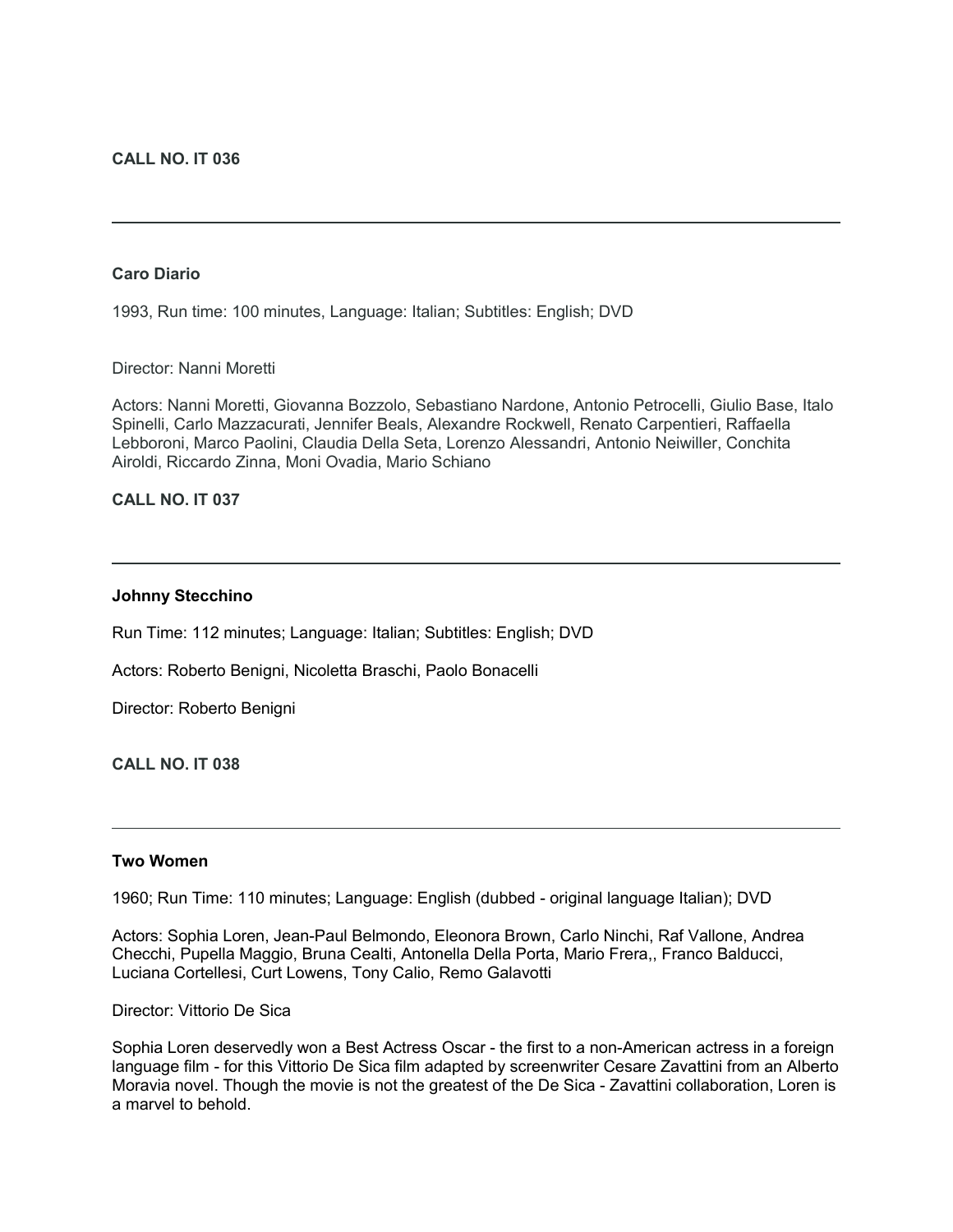She plays Cesira, a young widow in 1943 Italy who leaves her grocery store in San Lorenzo in the hands of her sometime lover (Raf Vallone), fleeing Allied bombing with her teenaged daughter, Rosetta (Eleanora Brown), to return to her native village. There, after an arduous journey, she meets Michele (Jean-Paul Bellmondo), with whom Rosetta falls in love. But this is only the beginning of a trail marked with tragedy.

Loren also won the Best Actress Award at Cannes and the same honor from the British Film Academy; more importantly, she demonstrated in this film that she was a mature actress with talent to match her looks. Even deglamorized, she was still magnificent. Director Vittorio De Sica also won an Oscar for this film.

**CALL NO. IT 039 (14 copies)**

# **Open City**

Language: Italian; Subtitles: English; DVD

Actors: Aldo Fabrizi, Anna Magnani, Marcello Pagliero, Vito Annicchiarico, Nando Bruno, Harry Feist, Giovanna Galletti, Francesco Grandjacquet, Eduardo Passarelli, Maria Michi, Carla Rovere, Carlo Sindici, Joop van Hulzen, Ákos Tolnay, Alberto Tavazzi

Director: Roberto Rossellini

A landmark in film making history, Rossellini's Open City is a masterpiece of Italian Neo-Realism. Based on real events, Open City tells the story of several Italian Resistance fighters in Nazi occupied Rome.

When Gestapo agents raid an apartment where Manfredi (Marcello Pagliero), a prominent member of the underground, is hiding, they arrest the young man who gave him refuge. Manfredi manages to escape, then enlists the help of a parish priest, Don Pietro (Aldo Fabrizi), to make a clandestine delivery to other members of the movement. Eventually, Manfredi is betrayed, and he and the priest are quickly captured by the Germans; what follows is one of the most brutally disturbing war torture scenes ever recreated on screen.

**CALL NO. IT 040 (16 copies)**

### **Bread and Tulips**

Run Time: 116 minutes, Language: Italian; Subtitles: English; DVD

Actors: Licia Maglietta, Bruno Ganz, Giuseppe Battiston

Directors: Silvio Soldini